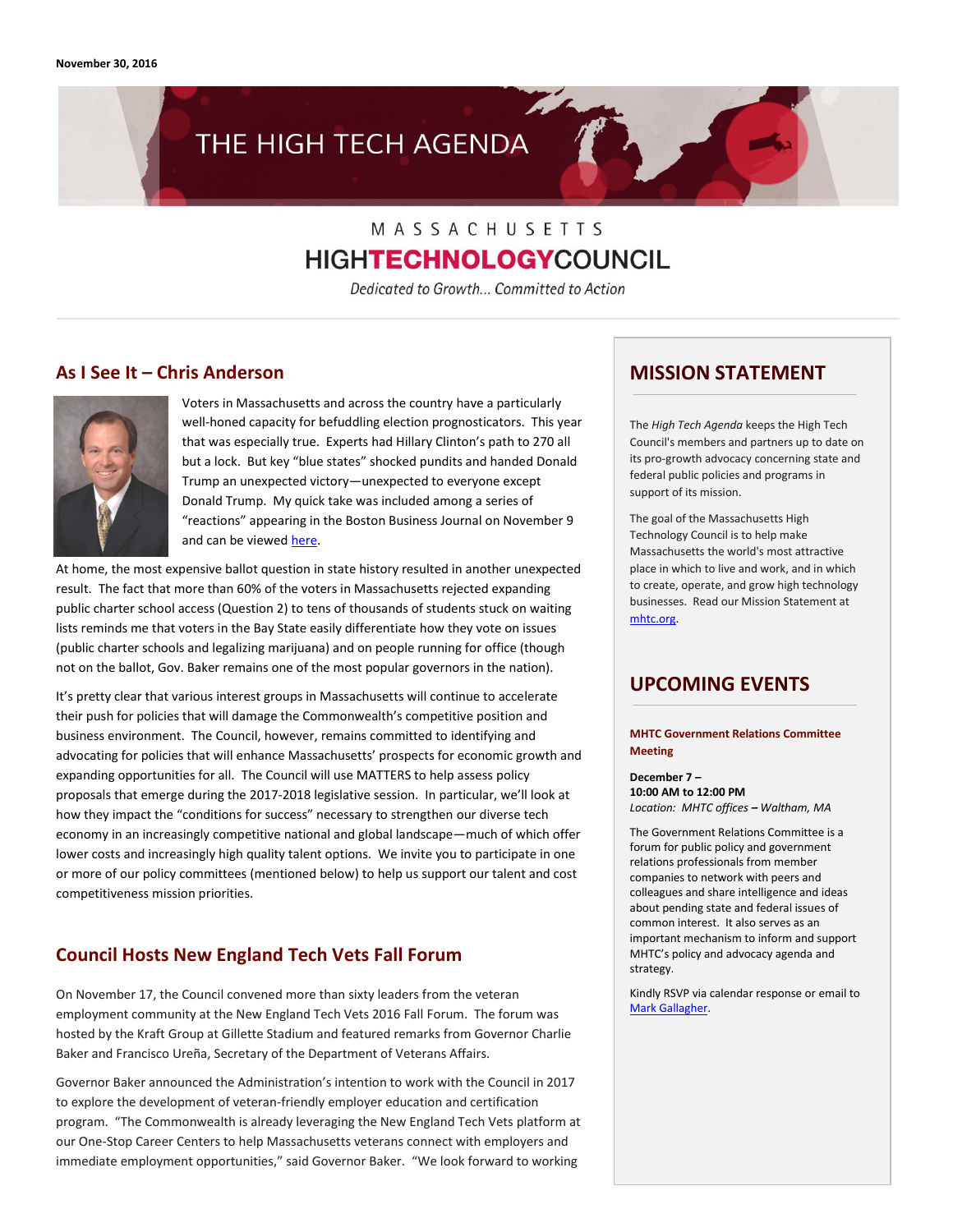with New England Tech Vets, the Home Base Program, members of the veteran community and committed employers to serve our veterans and help employers access this pool of incredibly talented and promising employees."



Susan Fallon-Brown, co-chair of the Council's Talent, Workforce and Education Committee, and VP of Global Strategy and Business Development at Monster and Greg Smith, President of Monster's Military.com presented an overview of the unique resources available to veterans and employers vi[a New England Tech Vets](http://www.newenglandtechvets.org/) and Military.com and shared highlights from the [2016 Monster/Military.com Veterans Talent Index.](https://www.monster.com/about/veterans-talent-index) 

[Home Base Program](http://homebase.org/) Executive Director Brigadier General (ret.) Jack Hammond and members of the Home Base clinical staff provided attendees with an overview of the program and key information for employers about military culture and panels of veteran employees and veteran friendly employers, including Council members Raytheon Company, Oasis Systems, and the Kraft Group shared best practices for employers and identified compelling opportunities to engage and retain veteran employees in the workforce.

The High Tech Council and our members believe we all have a special obligation to our veterans in recognition of their service to this country. But there is also a real practical benefit and opportunity for technology employers. Increasingly, our veteran population is equipped with extensive technical skills and leadership qualities. That's why the Council partnered with Monster and the Home Base program to create New England Tech Vets as a unique way to educate employers about veteran talent, connect skilled veterans with available employment opportunities and provide veterans and their employers with services to help heal the invisible wounds of war. Learn how your organization can get involved in New England Tech Vets by contacting Julie Champion [\(julie@mhtc.org\)](mailto:julie@mhtc.org).

### **Council Co-hosts Department of Homeland Security Forum on November 30**

Last May, the Council co-hosted an invitation-only event with Dr. Reggie Brothers, Undersecretary for Science and Technology at the U.S. Department of Homeland Security (DHS). That event, focused on a "Smart Cities" roundtable, kicked off a sustained level of engagement between and among DHS and members of the Massachusetts technology and innovation community.



On November 30 a select group of Council members and partners participated in a follow-on event "Preparing for a Smart and Resilient Future: Ideation Workshop on First Responder Capabilities Gaps", featuring Dr. Brothers. Senior leaders from DHS and the Council were joined a[t CIC Boston](http://boston.cic.us/) by representatives from state and local government, research institutions and leaders of our innovation economy. The program was facilitated by the

### **UPCOMING EVENTS**

#### **Company Christmas at Pops**

**December 7 – 6:00 PM to 10:00 PM** *Location: Boston Symphony Hall – Boston, MA*

A Company Christmas at Pops is a unique holiday gala that celebrates the extraordinary partnership between the corporate community and the Boston Symphony Orchestra. Designed specifically for the Boston business community, a Company Christmas at Pops has been proven to be one of the BSO's most successful events and has become a model for other arts organizations across the country. Funding raised through this event helps support the BSO Education and Community Engagement programs throughout the year. Clic[k here](http://www.mhtc.org/wp-content/uploads/2016/10/BSO_FY17CompanyChristmasatPopsFactSheet_10252016.pdf) for event and sponsorship details or please contact [Mary Thompson,](mailto:mthomson@bso.org?subject=A%20Christmas%20at%20Pops) Director of Corporate Initiatives at Boston Symphony Orchestra.

#### **MHTC Board of Directors Meeting**

#### **December 8 – 10:00 AM to 12:00 PM** *Location: Dassault Systèmes Americas Corp. –*

*Waltham, MA*

This meeting is graciously being hosted by Council member Dassault Systèmes Americas Corp. Attendees are invited to join our host and members of the Council's Talent, Workforce and Education Committee for a buffet luncheon from 12:00 PM to 1:00 PM. Please RSVP via calendar response or email to **Julie Champion**.

#### **MHTC Talent, Workforce and Education Committee Meeting**

### **December 8 –**

**1:00 PM to 3:00 PM** *Location: Dassault Systèmes Americas Corp. – Waltham, MA*

The Council's Talent, Workforce and Education Committee meets regularly to develop and shape the Council's education and workforce priorities and initiatives and develop highlyusable data and analysis of key talent and education metrics that are relevant to high tech companies.

The December meeting is graciously being hosted by Council member Dassault Systèmes Americas Corp. Attendees are invited to join our host and the Council's Board of Directors for a luncheon prior to the team meeting from 12:00 PM to 1:00 PM.

Participating members, kindly RSVP via calendar response or email t[o Mark Gallagher.](http://mark@mhtc.org/)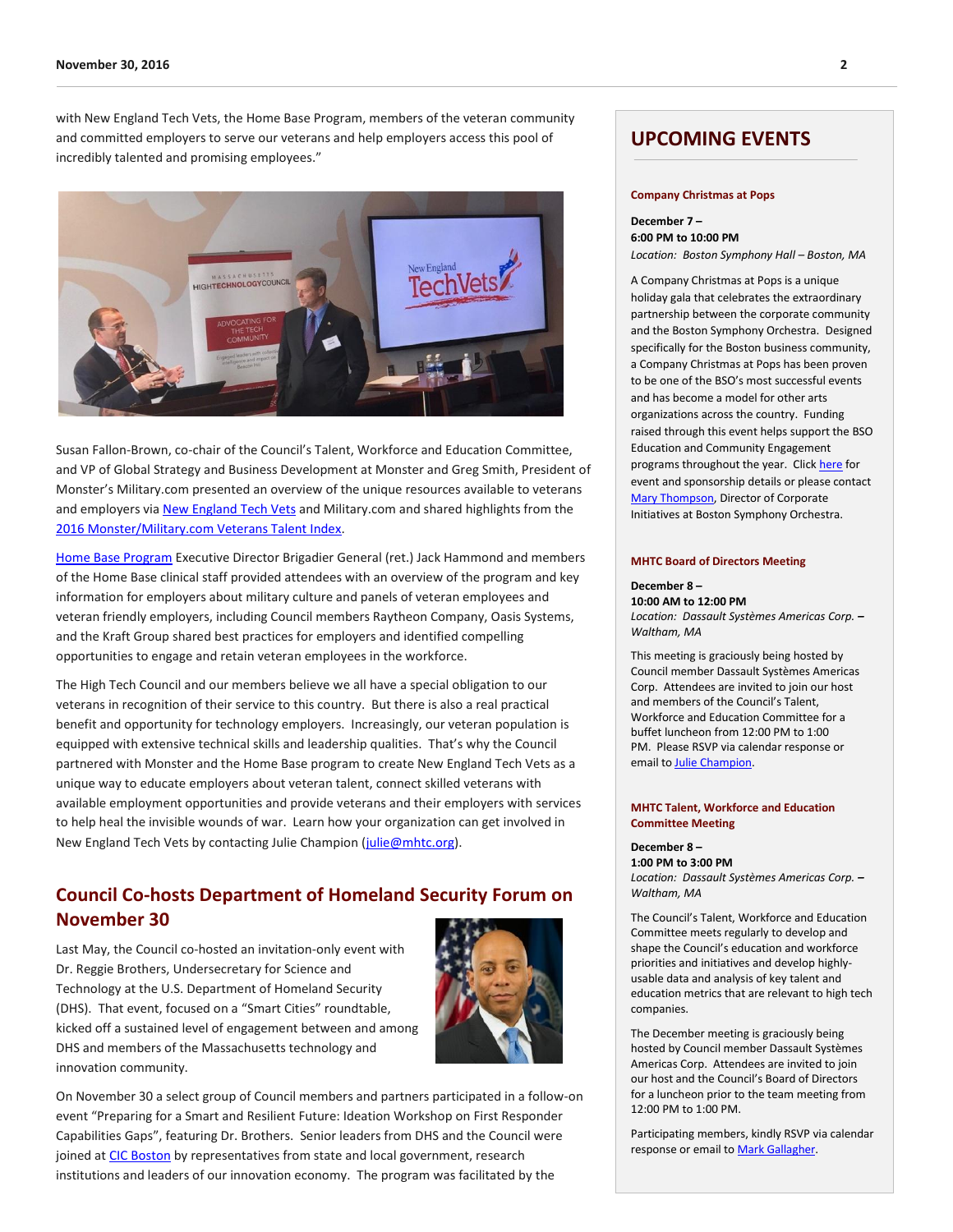leadership of [The MITRE Corporation's Innovation Bridge](http://massinnovationbridge.org/) with support from the Massachusetts Port Authority.

### **Council Committee Meetings Shaping 2017-2018 Advocacy Agenda**

The Council's advocacy agenda is taking shape and interested members are encouraged to attend two important agenda-development meetings to be hosted by Council committees in early December. Participation in all Council committees and attendance at all meetings are open to any interested Council member. Please contact Mark Gallagher [\(mark@mhtc.org\)](mailto:mark@mhtc.org) for additional information or to RSVP to any meeting.

#### **Talent, Workforce and Education Committee December 8, 2016 from 1:00 to 3:00 PM Location: Dassault Systèmes, 175 Wyman Street, Waltham, MA**

The Council's Talent, Workforce and Education ("TWE) Committee will meet on December 8 from 1 to 3:00 PM. This meeting will be hosted at Dassault Sysèmes' Waltham offices by TWE Committee Co-chair and Council Board member Al Bunshaft, Dassault's Senior Vice President of Global Affairs. Al has also graciously offered to host a Noontime luncheon beforehand with meeting attendees and members of the Council's Board of Directors who will be convening for their quarterly meeting from 10:00 AM to Noon on December 8.

#### **Government Relations Committee December 7, 2016 from 10:00 AM to Noon Location: Council's Waltham offices**

The Government Relations Committee is a forum for public policy and government relations professionals from member companies to network with peers and colleagues and share intelligence and ideas about pending state and federal issues of common interest. It serves as an important mechanism to inform and support the Council's policy and advocacy agenda and strategy. Designed to complement the work of the Council's other policy teams, the committee adds value for Council members by helping to identify opportunities for the Council to amplify members' own voices on key issues and will enhance the Council's overall effectiveness and impact on policy development

#### **Cost Competitiveness Committee January (Date and location TBD)**

The Council's Cost Competitiveness Committee will convene in late January on a specific date TBD when we will host David Seltz, Executive Director of the Massachusetts Health Policy Commission. David will share MHPC's latest data and insights on health care cost drivers and trends in Massachusetts. Watch for a meeting invitation with date and location details in the coming days.

### **MATTERS Executive Competitiveness Insight Survey Spurs Hearing Invitation**

Following our October launch of MATTERS 2.0 and the release of results from our Executive Competitiveness Survey, the chairman of the Massachusetts House Committee on Bonding, Capital Expenditures and State Assets invited the Council to testify on December 13, 2016 at its hearing to discuss the State's capital spending priorities and its current and planned level of capital spending. At or near the top of the Committee's list is the issue of the state's transportation infrastructure, the issue that also ranked as second highest potential "risk" to business in our survey.

### **BOARD OF DIRECTORS**

Analog Devices, Inc. Analogic Corporation Bain Capital Private Equity Bentley University Boston Scientific Corporation Brooks Automation, Inc. Canaccord Genuity Inc. Care.com Carruth Capital LLC Choate Hall & Stewart LLP CIO Magazine (Editor Emeritus) Continuum Managed Services LLC Dassault Systèmes Americas Corp. Deloitte & Touche LLP Dunn Rush & Co. LLC Goodwin Procter LLP Jenzabar, Inc. KPMG LLC Kronos Incorporated Mercury Systems, Inc. MilliporeSigma MKS Instruments, Inc. ML Strategies, LLC Monster Worldwide, Inc. Northeastern University Parthenon-EY People's United Bank PTC Putnam Investments Radius Health, Inc. Raytheon Company Stratus Technologies Inc. Textron Systems The Charles Stark Draper Laboratory Inc. The Kraft Group The L.S. Starrett Company The MITRE Corporation Trinity Partners LLC University of Massachusetts System Worcester Polytechnic Institute